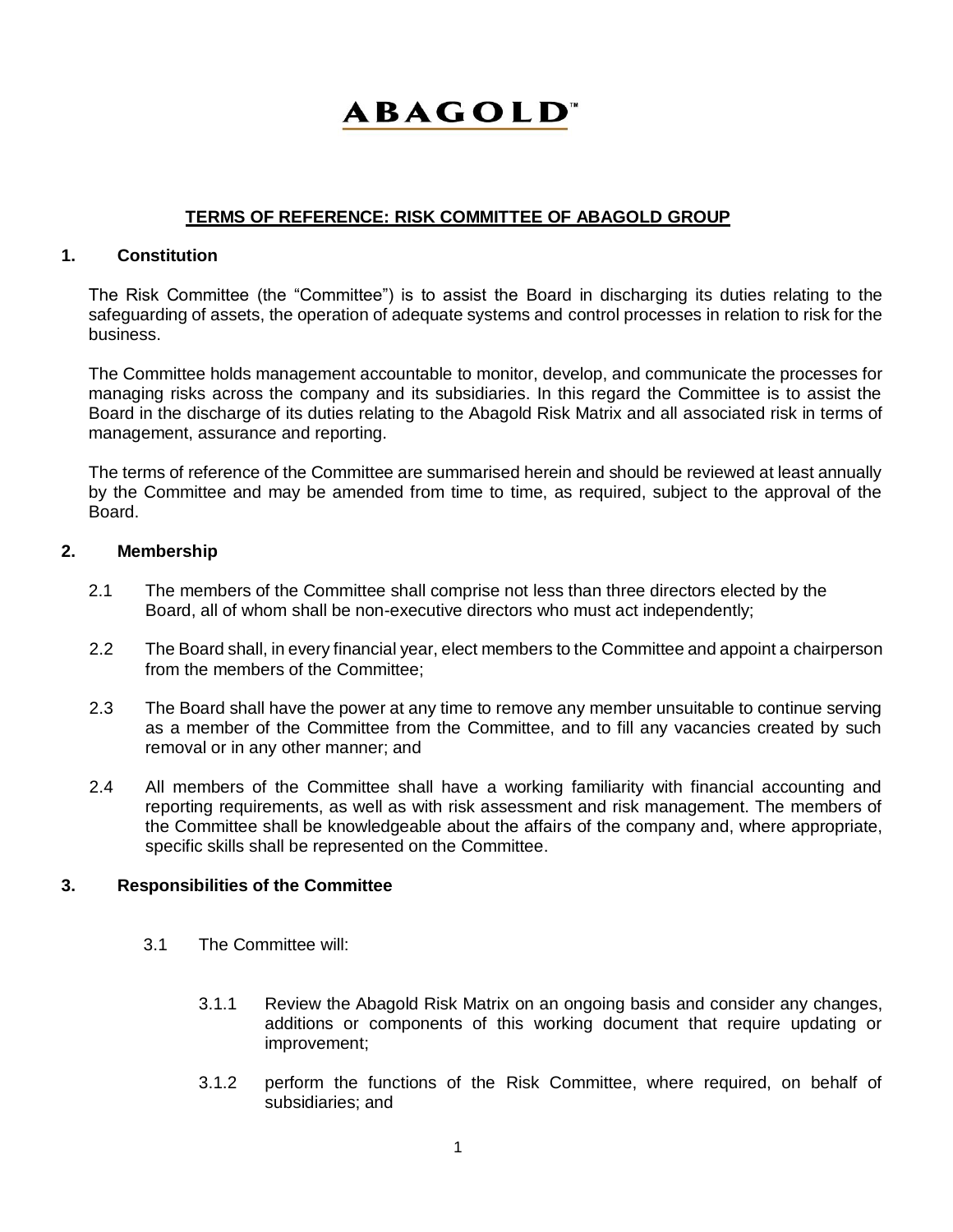3.1.3 perform other functions determined by the Board.

## 3.2 Risks

The Committee will:

- 3.2.1 review and assess the effectiveness of the risk management systems and ensure that the risk policies and strategies are appropriately managed;
- 3.2.2 monitor external developments relating to corporate accountability, including but not limited to emerging and prospective risks;
- 3.2.3 set out the nature, role and responsibility of the risk management function within the company;
- 3.2.4 review the risk and risk tolerance of the company, with focus that the top 10 risks identified are adequately addressed by management and reported to the committee. The committee will also evaluate the inter-connectivity of risks on the matrix;
- 3.2.5 review the adequacy of insurance coverage;
- 3.2.6 monitor the assurance process of compliance against the relevant legislation and regulations impacting the company's participation within such industries and environment;
- 3.2.7 assist with the disclosure reporting in annual report;
- 3.2.8 ensure the periodic review of risk assessments, to determine the material risks to which the company may be exposed and to evaluate the strategy for managing those risks;
- 3.2.9 assess the appropriateness of management responses to significant risks;
- 3.2.10 keep abreast of significant changes to the risk management and control systems and ensure the risk matrix, profile and common understanding thereof is updated, as appropriate;
- 3.2.11 evaluate, at least once in every two years, the performance of the Committee by way of a self-evaluation, as part of the Board's review of the Committee's performance and effectiveness; and
- 3.2.12 ensure and oversee the preparation of a company Risk Matrix Register for presentation to the Board.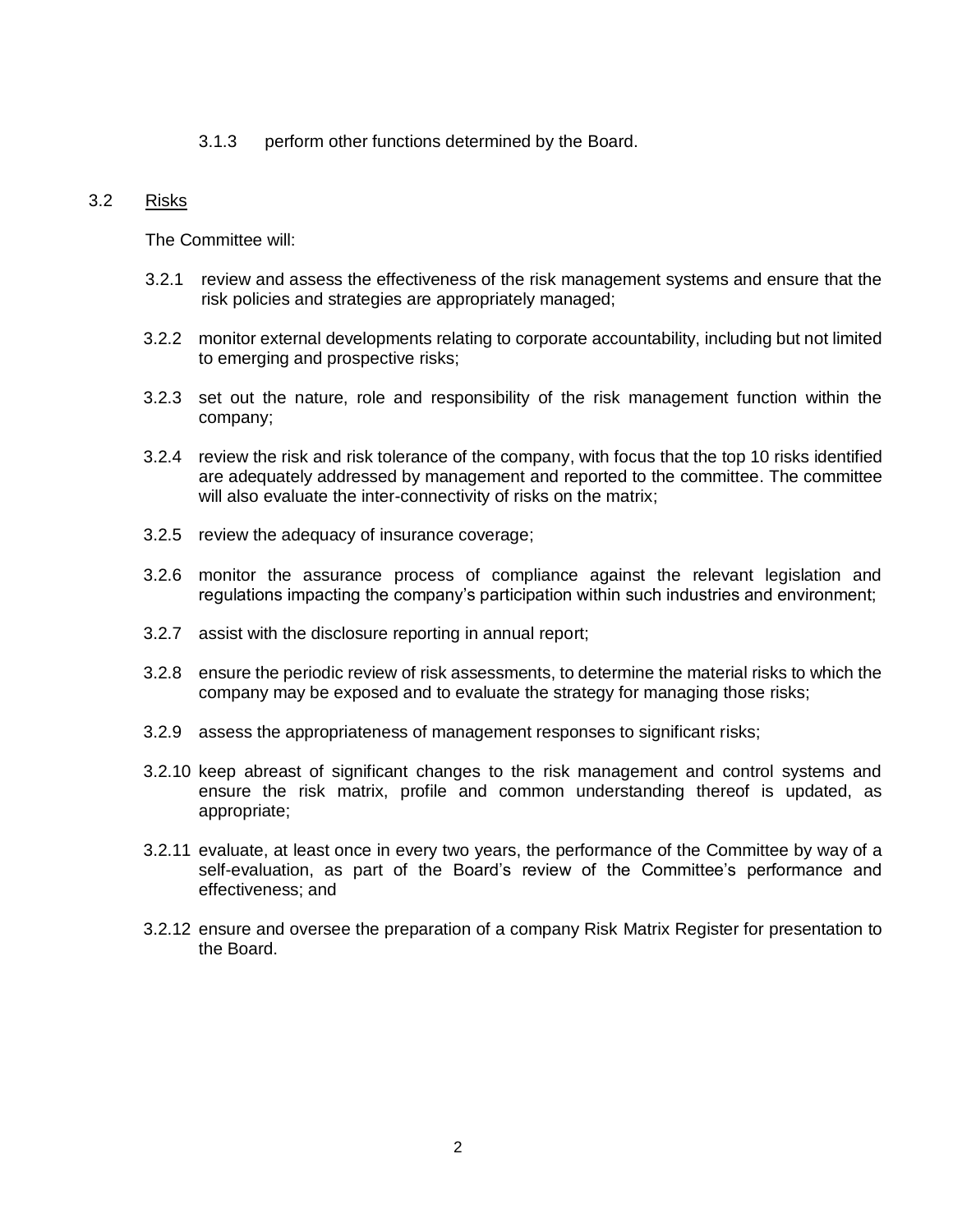# 3.3 Ethics

- 3.3.1 Although the overriding ethical review of the company, as a whole, will be managed within the scope of the Social and Ethics committee, this Committee will be responsible for:
	- 3.3.1.1 any environmental and social risks/issues.

#### **4. Reporting and accountability**

4.1 The chairperson of the Committee shall report to the Board on the Committee's activities and make recommendations to the Board concerning the adoption of the Risk Matrix and all components of risk associated and any other matters arising from the above responsibilities.

# **5. Activities of the Committee**

- 5.1 In discharging its responsibilities, the Committee will, with regard to,
	- 5.1.1 Internal control relative to Risk Management
		- 5.1.1.1 review the company's statement on internal control systems, specifically relating to risk management, prior to endorsement by the Board, and in particular to review:

5.1.2.1.1 the procedures for identifying business risks and controlling their impact on the company;

5.1.2.1.2 the company's policies for preventing or detecting fraud;

5.1.2.1.3 the company's policies for ensuring that the company complies with relevant regulatory and legal requirements;

- 5.1.2.1.4 the operational effectiveness of these policies and procedures;
- 5.1.1.2 consider whether or not the objectives, organisation, staffing plans, financial budgets provide adequate support to enable the Committee to meet its objectives;
- 5.1.1.3 review significant cases of employee conflicts of interest, misconduct or fraud, or any other unethical activity by employees or the company;
- 5.1.1.4 review the controls over significant risks; and
- 5.1.1.5 consider other relevant matters referred to it by the Board.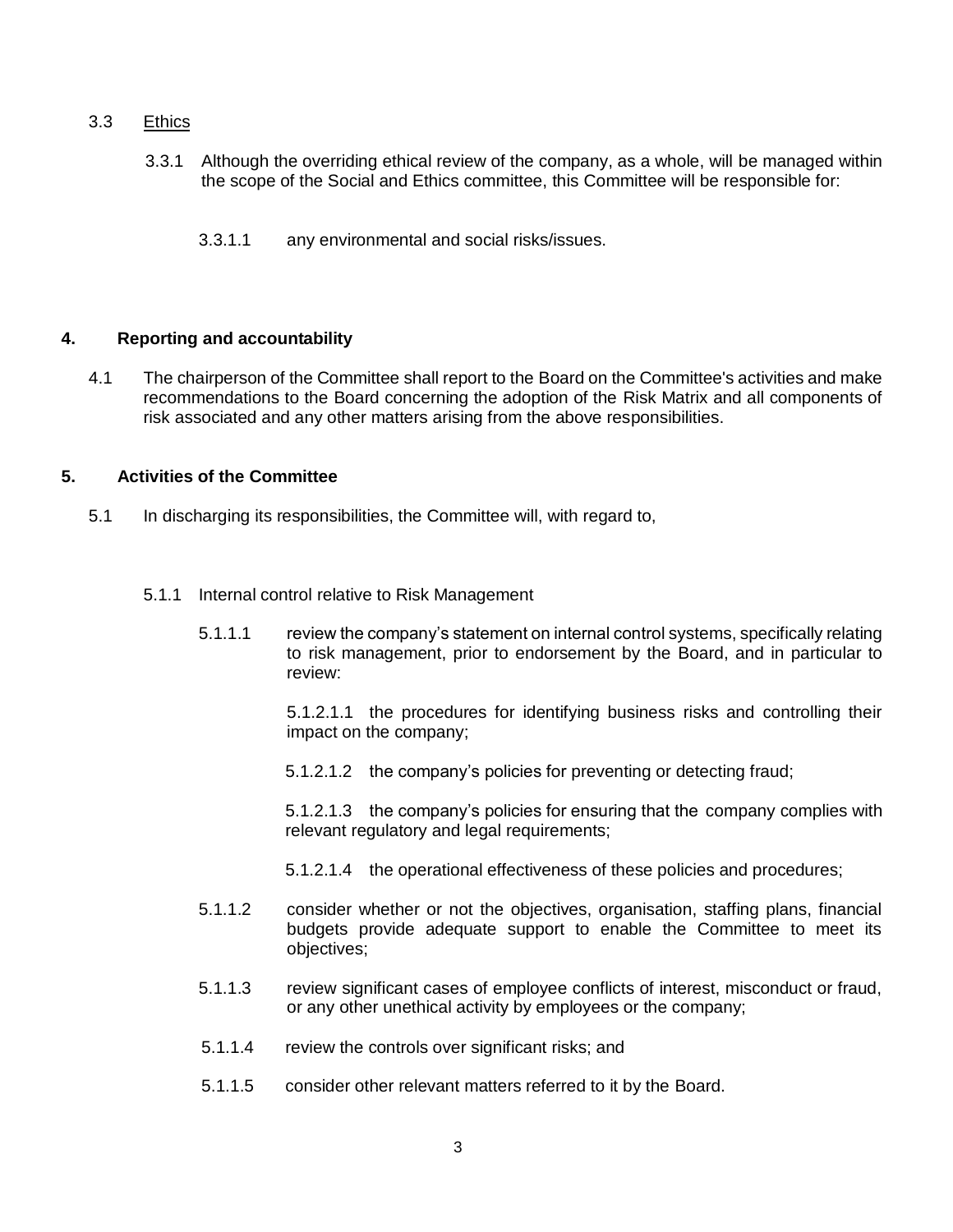- 5.2 The Committee, in carrying out its duties, will have due regard for the principles of governance and code of best practice as contained in the King IV Report on Corporate Governance for South Africa.
- 5.3 The committee will, in discharging its duties, consider identified strategic as well as operational risks.

## **6. Meetings**

- 6.1 Meetings of the Committee will be held as frequently as the Committee considers appropriate, but it will meet not less than twice a year, with at least one physical inspection of the facilities on a yearly basis. The Board or any member thereof, including members of the Committee and management, may call further meetings;
- 6.2 The designated risk manager must be invited to attend the committee meetings before each Board of directors meeting to present the Risk Matrix of the company for any financial year for recommendation of approval by the Board;
- 6.3 Reasonable notice of meetings and the business to be conducted thereat shall be given to the members of the Committee, the chairperson of the Board, the chief executive and executives and managers responsible for risk to make proposals as necessary;
- 6.4 The quorum for decisions of the Committee shall be any two members of the Committee present throughout the meeting of the Committee, whether in person or via telephone or video conference link;
- 6.5 Decisions of the Committee shall be carried by vote of the majority of members present at meetings, and in the event of a voting deadlock the matter/resolution at issue shall be referred to the Board for a decision;
- 6.6 The risk manager, operations director and managing director shall attend all of the four Committee's meetings per annum and shall have unrestricted access to the chairperson or any other member of the Committee as is required in relation to any matter falling within the remit of the Committee;
- 6.7 The chairperson, at his/her discretion, may invite other executives and directors to attend and to be heard at meetings of the Committee;
- 6.8 No attendee not being a member of the Committee shall have a vote at meetings of the Committee; and
- 6.9 The minutes of all meetings of the Committee, or summaries thereof, shall be submitted to the Board at the immediate following Board meeting and the agenda for each such Board meeting shall provide an opportunity for the chairperson of the Committee to report orally or in writing or otherwise on any matters of importance as well as on the Committee's findings and recommended actions.

## **7. Proceedings**

- 7.1 Unless varied by these terms of reference, meetings and proceedings of the Committee will be governed by the company's articles of association regulating the meetings and proceedings of directors and Committees; and
- 7.2 The chairperson of the Committee will ensure that minutes are taken at all meetings. These shall be reviewed and approved by the members of the Committee.